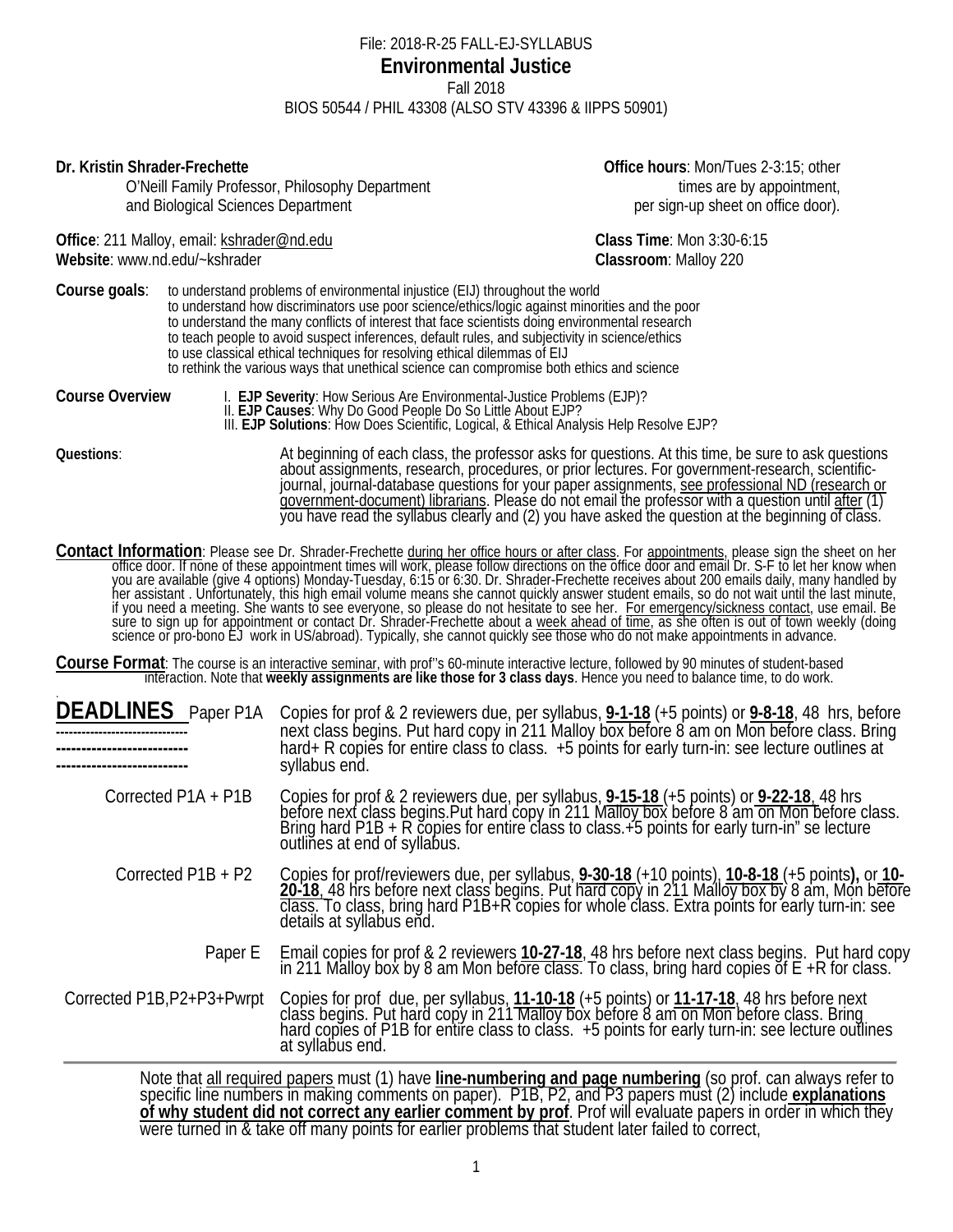**Students who do not bring copies of P, E, & R papers for class members---or email copies of P & E**  papers to professor′s box (2 days early), <u>on time,</u> will automatically lose 5 points each time. R papers.<br>are due on dates listed above, at class.

|                                | 1.<br>2.<br>3.<br>4.<br>5.<br>6.            | Requirements: For all papers, grammar must be without errors, or students will lose points. For all papers except NYT, be sure that you use (as<br>many as possible) up-to-date scholarly books and articles (especially, from refereed scientific and medical journals). Although<br>professor is one of the top scholars globally in the field covered by the course, do not cite her work in these papers. Also, use no<br>mere website material, no popular sources, no sources likely to have bias (e.g., from industry or citizen-advocacy groups). You<br>may use government documents and journals, even if they are online. Top journal articles and National Academy of Sciences<br>documents are needed. Other requirements are below:<br>2 one-page assigned papers: 1 P1A, 1 ethics (E); bring hard copies for entire class, and put hard copy in<br>professor's box, 211 Malloy (and send professor e-mail copy), 48 hours before class beginning at which paper is<br>due (see explanation on pp. 1-2 of syllabus).<br>6 one-page review papers (R): of original P1B, P2, E papers of persons on your right and left. Be ready to<br>present R paper in class, and bring copies to class for prof and students.<br>a P1B (copies for class); a longer project paper/letter P2; a final P3 (including power-point presentation of P3 for<br>class); a xerox copy of what you send out (corrected P2 = P3) to community/group/officials. Send reviewer and<br>professor an e copy, and put hard copy of paper in professor's box (211 Malloy) at least 48 hours before class<br>when paper is due.<br>in-class analysis/attendance at every class (C). Excellent presentations (not reading them!) of P1A, P1B, P2,<br>P3, E, & R papers help count for this grade. If you forget class/prof copies, you lose 5 points.<br>quizzes (Q) on reading for the week; watching 1 video (V)+ turning in V sheets for "Trade Secrets."<br>NY Times summaries (S) on weekly EJ problems; turn it in at beginning of class; NYT articles must be from<br>previous 6 days and must use flawless grammar. |
|--------------------------------|---------------------------------------------|------------------------------------------------------------------------------------------------------------------------------------------------------------------------------------------------------------------------------------------------------------------------------------------------------------------------------------------------------------------------------------------------------------------------------------------------------------------------------------------------------------------------------------------------------------------------------------------------------------------------------------------------------------------------------------------------------------------------------------------------------------------------------------------------------------------------------------------------------------------------------------------------------------------------------------------------------------------------------------------------------------------------------------------------------------------------------------------------------------------------------------------------------------------------------------------------------------------------------------------------------------------------------------------------------------------------------------------------------------------------------------------------------------------------------------------------------------------------------------------------------------------------------------------------------------------------------------------------------------------------------------------------------------------------------------------------------------------------------------------------------------------------------------------------------------------------------------------------------------------------------------------------------------------------------------------------------------------------------------------------------------------------------------------------------------------------------------------------------------|
| <b>Basis for Course Grade:</b> |                                             | There will be no tests, but course grade will be determined by weighting each of the following 5 items as 20<br>percent: $(PIA, E) + (6 Rs) + (PIB + P2 + P3) + (S, C) + (Q, V).$                                                                                                                                                                                                                                                                                                                                                                                                                                                                                                                                                                                                                                                                                                                                                                                                                                                                                                                                                                                                                                                                                                                                                                                                                                                                                                                                                                                                                                                                                                                                                                                                                                                                                                                                                                                                                                                                                                                          |
|                                |                                             | Students are encouraged to develop their own arguments and, especially, to develop arguments that differ from<br>those of the professor. Students will be graded only on the logic they employ, the quality of their argument<br>methods, and the factual correctness of factual claims, not on the content of their opinions/positions. Be sure to<br>use the 5 criteria and to avoid logical fallacies.                                                                                                                                                                                                                                                                                                                                                                                                                                                                                                                                                                                                                                                                                                                                                                                                                                                                                                                                                                                                                                                                                                                                                                                                                                                                                                                                                                                                                                                                                                                                                                                                                                                                                                  |
|                                |                                             | Prof accepts no late papers/assignments, except in the case of a family death or a student illness. (Doctor's note<br>is required.) All assignments are due at the beginning of class, and prof won't accept them<br>later. Athletes who must be out of town should turn in papers early and do quizzes early.                                                                                                                                                                                                                                                                                                                                                                                                                                                                                                                                                                                                                                                                                                                                                                                                                                                                                                                                                                                                                                                                                                                                                                                                                                                                                                                                                                                                                                                                                                                                                                                                                                                                                                                                                                                             |
| Main Course Work:              |                                             | Students will choose the same project (for papers P1A, P1B, P2, and P3) on which to work independently. In the<br>past, many ND students have analyzed draft environmental-impact statements (2500 are done each year in the<br>US), particularly for poor/minority communities. Others have assessed ethical issues underlying current/proposed<br>scientific or environmental legislation or policies.                                                                                                                                                                                                                                                                                                                                                                                                                                                                                                                                                                                                                                                                                                                                                                                                                                                                                                                                                                                                                                                                                                                                                                                                                                                                                                                                                                                                                                                                                                                                                                                                                                                                                                   |
| <b>Videos for Extra Credit</b> |                                             | (1) Coverup at Ground Zero (ABC "Turning Point"), (2) "Declassified: Human Experimentation," (3)<br>NOVA: "A Plague on Our Children," or (4) "Save the Males." All are on second floor of library.                                                                                                                                                                                                                                                                                                                                                                                                                                                                                                                                                                                                                                                                                                                                                                                                                                                                                                                                                                                                                                                                                                                                                                                                                                                                                                                                                                                                                                                                                                                                                                                                                                                                                                                                                                                                                                                                                                         |
|                                | <b>US</b><br>(1)<br>(2)<br><b>US</b><br>(3) | Background Reading on Risk-Assessment Methods<br>National<br>Academy<br>0f<br>Sciences,<br>1994,<br>$(SJ)$ ;<br>available<br>Science<br>Judgment<br>and<br>at<br>http://books.nap.edu/books/030904894X/html/R11.html.<br>1996,<br>$(UR)$ ;<br>National<br>Academy<br>Sciences,<br>Understanding<br>available<br>0f<br><b>Risk</b><br>at<br>http://books.nap.edu/books/030905396X/html/R1.html.<br>US National Academy of Sciences, 1983, Risk Assessment in the Federal Government (RA); available at<br>http://www.nap.edu/books/0309033497/html/.                                                                                                                                                                                                                                                                                                                                                                                                                                                                                                                                                                                                                                                                                                                                                                                                                                                                                                                                                                                                                                                                                                                                                                                                                                                                                                                                                                                                                                                                                                                                                        |
| <b>Texts</b>                   | (1)<br>(2)                                  | parts of US National Academy of Sciences, RA, UR, to be read online (optional).<br>Shrader-Frechette, <i>Taking Action, Saving Lives</i> (NY: Oxford University Press, 2007); available from Amazon & bookstore at<br>about \$23 (from Oxford U Press for about \$20 if you use coupon on professor's website); and Environmental Justice,<br>\$19, by using promotion code 24842, ordering at www.oup.com/us (\$33 Amazon).                                                                                                                                                                                                                                                                                                                                                                                                                                                                                                                                                                                                                                                                                                                                                                                                                                                                                                                                                                                                                                                                                                                                                                                                                                                                                                                                                                                                                                                                                                                                                                                                                                                                               |

- (3) Peter Singer, 2002, One World: The Ethics of Globalization; \$ 6 on Amazon.
- (4) New York Times subscription, M-F for 15 weeks = \$ 30. Paper copy required. Follow directions at [http://homedelivery.nytimes.com/HDS/CollegeSearch.do?mode=SearchCollege&who=stud&SELE](http://homedelivery.nytimes.com/HDS/CollegeSearch.do?mode=SearchCollege&who=stud&SELECTED_MENU=24&SELECTED_MENU_PARENT=22) [CTED\\_MENU=24&SELECTED\\_MENU\\_PARENT=22](http://homedelivery.nytimes.com/HDS/CollegeSearch.do?mode=SearchCollege&who=stud&SELECTED_MENU=24&SELECTED_MENU_PARENT=22)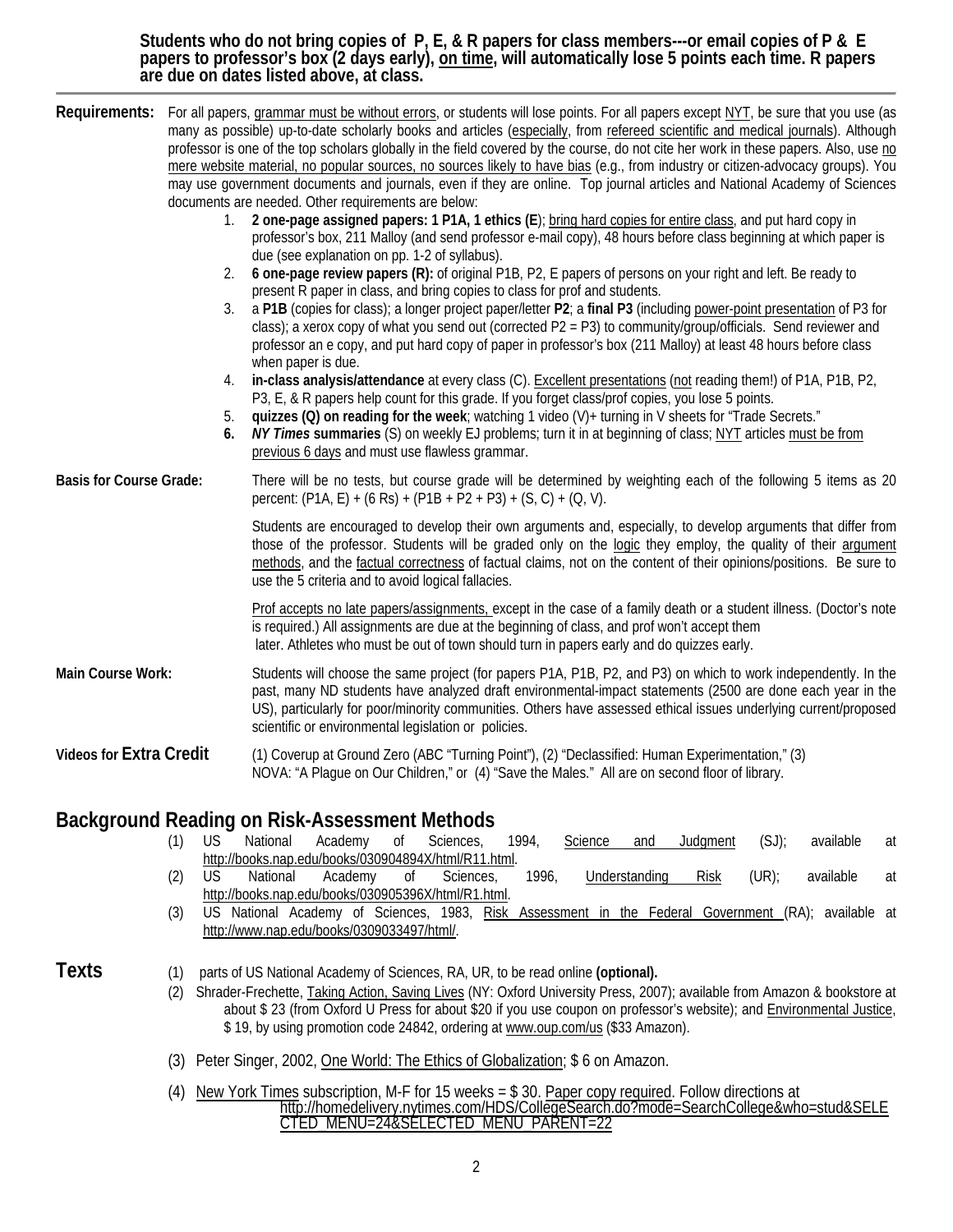# **Format for 1-Page (Only) Assignment, Weekly NYT Summaries:**

- 1. Use only articles from the previous 6 days. Use Oxford University Press formatting-style for New York Times summaries each week, and put this NYT citation at the top of the summary page, e.g., Gardiner Harris, "Congressional Investigators Are<br>Critical of F.D.A.'s Efforts to Detect Drug Dangers," *The New York Times* CLV, no. 53559 (April 24, 2
- 2. One-page NYT summaries should have 3 paragraphs. First paragraph should be the longest and summarize main points of the article. Second paragraph should explain why the issue is an EJ problem. Third paragraph should sum
- 3. Cut out the NYT article from newspaper; **staple** it to back side of your summary; use only articles from the last 6 days.

#### **Format for 1-page-max Ethics Paper E (on Singer, chs. 1, 2, 3, or 5): make copies for professor, entire class**

- (1) Give one-sentence quotation + one-sentence argument, + one sentence explaining why flaw is supportive of/damaging to the author's position. Repeat (1) 4 times, so that you have 15 sentences each a complete argument i
- (2) Employ same format as given in KS-F sample critique of Lewis later in syllabus, or use same format for E as given in E paper later in syllabus.

E's content should be partly ethical, not purely scientific-logical. Use the 5 criteria. To help in your analyses, there is much ethics material in the Singer and Shrader-Frechette course readings. From Singer volume, choose which 3 E-paper topics<br>(priority ranked) you would like, pro or con (8 options; see p. 13). Before Fri noon of the first week

E assignments are "first come, first served"! Note that "con" papers are easier to do than "pro" papers because, if you support<br>a person/position, you must find reasons that are not already used by the person to support hi paper, and <u>avoid any redundancy</u>. Do not make claims that you cannot back up with citations, and give reasons for your<br>claims. Have a smart person read your paper, ahead of time, to look for logical/conceptual/grammar pro hours before beginning of class, email prof/reviewers copies, and before 8 am on Monday before, put hard copy in prof's box (211 Malloy) .Students who forget extra copies, for prof. or for class, lose 5 points

# **Format for 1-Page (Only) Assignment, Paper R (Review):**

6 one-page review papers (R), of P1B, P2, E papers of persons on your immediate right and left are due at class on same day as the<br>person's papers are due. Have a very smart person read your paper, ahead of time, to look f <u>Perspectives</u>." Sample constructive-criticism sentence: "Joe Brown's second argument is weak because, although Joe seems possibly<br>correct to argue that increased local breast cancers occurred because of dioxins released f systematically eliminate other likely causes of the cancers, such as family history or genetics." Avoid hasty generalizations, such as<br>"Joe's paper is good because. . . . " Make <u>very specific</u> positive and negative commen argument or claim of author, and <u>make no general statements about the paper or about any argument</u>. Each point must be very precise<br>and very clear. At <u>least 48 hours before beginning of class (at which paper is due) auth</u> prof/reviewers copies. Before 8 am on Monday before, authors should put hard copy in professor's box (211 Malloy)'. In <u>email subject</u><br><u>line</u> put: "E paper for EJ" and "R paper for EJ" and so on. If authors do not send pap PT, P2, E papers will lose 20 points. Reviewers' Format: at center top of paper R, put: "Review of Joe Smith Paper A." Skip 2 lines, and at far left, put your own name, followed by the name of the class: "EJ class. Always check the grammar paper given by professor, before you<br>turn in your paper. Students who forget extra copies, for prof. or for class, lose

**Format, Paper P1A:** (1) Support your thesis with 5 one-sentence arguments, each of the form "A is B because C."<br>(2) Back up every claim you make in arguments with parenthetical citations---- and list citations at end.<br>(3)

Format, Paper P1B: (1) Give 5 three-sentence (argument-objection-response) chunks, each AOR of the form "A is B bc C."<br>(2) Back up each claim with citations; list citations at end; give (5-line max) thesis outlining your 5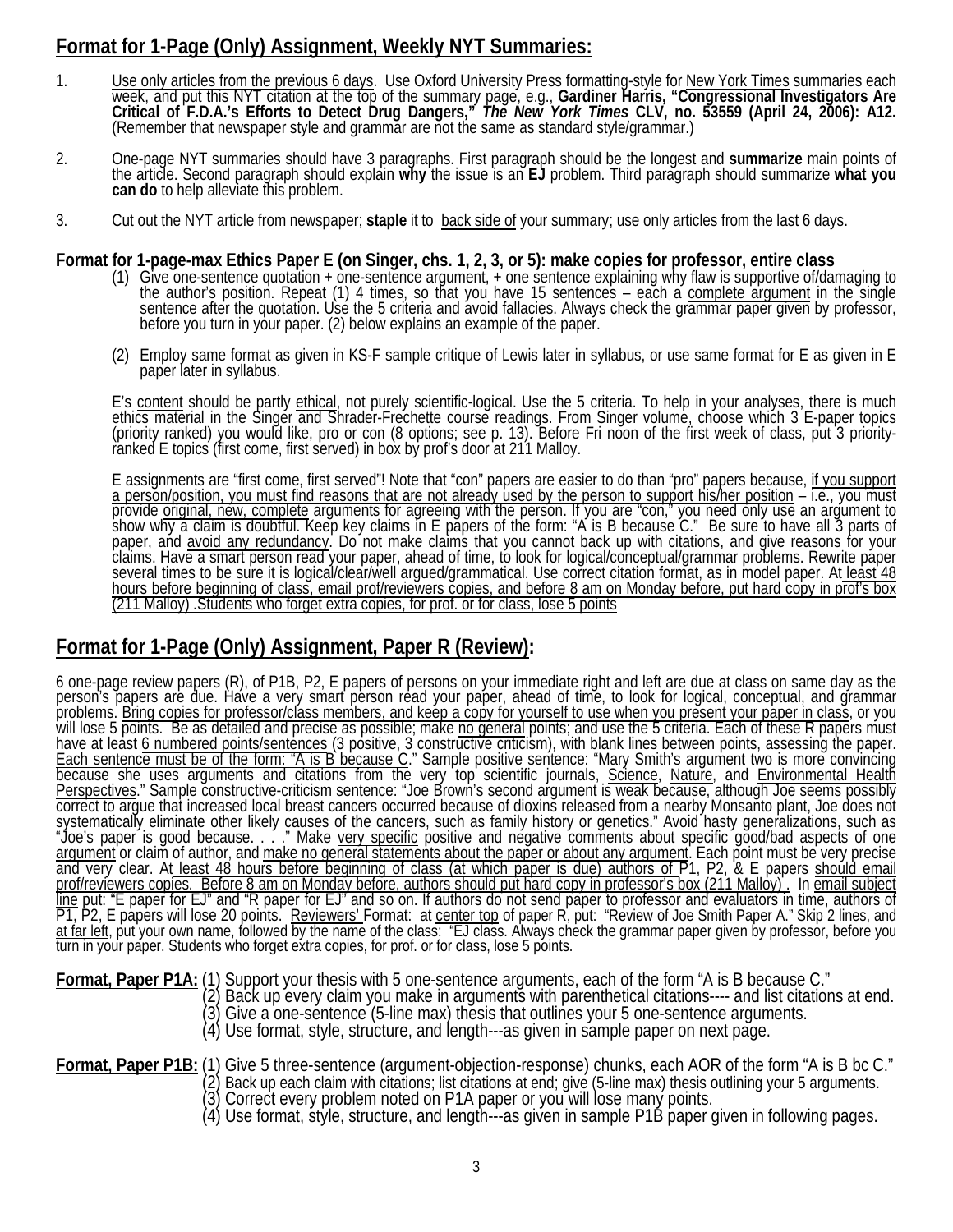#### **Sample Paper P1A (Be sure that you include line numbers & current references; they do not appear here.)**

(We haven't updated references since undergrad Antoinette and I used her classwork P1A to write/publish paper below: Antoinette Pusateri and Kristin Shrader-Frechette, "Flawed Scientific-Evidence Standards and Diesel Regulations, *Accountability in Research*, 22, no. <sup>3</sup> (2015):162-191.**)**

**One-Sentence Thesis:** US EPA's decision not to name diesel particulate matter (DPM) a hazardous air pollutant (HAP), thus subject to Clean Air Act regulations, is questionable on grounds of science---because DPM (1) is a teratogenic and reproductive effects harm innocent children, typically irreversibly.

#### **5 One-Sentence Arguments:**

(1) EPA's decision not to name DPM a HAP is scientifically questionable because (1.1) DPM is a known human carcinogen<br>(IARC, 2012, 1), and (1.2) the Clean Air Act requires that any pollutant "reasonably anticipated to be c

(2) EPA's decision not to name DPM a HAP is scientifically questionable because (2.1) current DPM levels cause<br>reproductive dysfunction such as endocrine disruption (e.g., Dadvand et al., 2013), and (2.2) the Clean Air Act

(3) EPA's decision not to name DPM a HAP is scientifically questionable because (3.1) current DPM levels cause birth defects (e.g., Ren et al., 2011), and (3.2) the Clean Air Act requires any pollutant "reasonably anticipated" to be<br>teratogenic to be named a HAP (CFR Title 42, 2012).

(4) EPA's not naming DPM a HAP is questionable regarding EJ as (4.1) near-freeway dwellers---e.g., the majority-African-<br>American, 80%-renters of West Oakland, CA (3 square miles bounded by I-580, I-880, and I-980) have a cancer risk that is 500–700 times greater than EPA's acceptable cancer level of 1 in a million (City of Oakland, 2014, 6-24), and (4.2) near-freeway dwellers are disproportionately poor people and minorities (e.g., Tian et

(5) EPA's decision not to name DPM a HAP is questionable regarding EJ because (5.1) children are vulnerable and cannot children is irreversible, as they have "only one chance" to develop functional bodily organ systems (e.g., Grandjean 2013).

#### **Citations**

City of Oakland. 2014. Final Environmental Impact Report, West Oakland Specific Plan, Oakland: Department of Planning<br>and Building. Available at http://www2.oaklandnet.com/oakca1/groups/ceda/documents/report/oak047557.pdf; EIR, 4.2-2, available at http://www2.oaklandnet.com/oakca1/groups/ceda/documents/report/oak045229.pdf

Code of Federal Regulations, Title 42 (CFR 42). 2012. Hazardous Air Pollutants, 42 Ch. 85, Subch I, Part A, Sec. 7412, (b),<br>(2). Ithaca, New York: Legal Information Institute. Available at http://www.law.cornell.edu/uscode

Dadvand, P., Parker, J., Bell, M. L., Bonzini, M., Brauer, M., Darrow, L. A., Gehring, U., Glinianaia, S. V., Gouveia, N., Ha, E. H., Leem, J. H., van den Hooven, E.H., Jalaludin, B., Jesdale, B. M., Lepeule, J., Morello-F

International Agency for Research on Cancer (IARC). 2012. *Diesel and Gasoline Engine Exhaust and Some Nitroarenes.*<br>Lyons: France: World Health Organization. Available at http:// monographs.iarc.fr/ENG/Monographs/vol105/m Last accessed June 21, 2014.

*Goodin, Robert. 1985. Protecting the Vulnerable*. Chicago: University of Chicago Press.

Grandjean, Philippe. 2013. *Only One Chance*. New York: Oxford University Press.

Ren, A., Qiu, X., Jin, L., Ma, J., Li, Z., Zhang, L., Zhu, H., Finnell, R. H., and Zhu, T. 2011. Association of selected persistent organic pollutants in the placenta with the rišk of neural tube defects. *Proceedings of the National Academy of Sciences*<br>108(31): 12770–12775.

Tian, Nancy, Xue, Jianping, and Barzyk, Timothy. 2013. Evaluating socioeconomic and racial differences in traffic-related metrics in the United States using a GIS approach, *Journal of Exposure Science and Environmental Epidemiology* 23: 215–222; doi:10.1038/jes.2012.8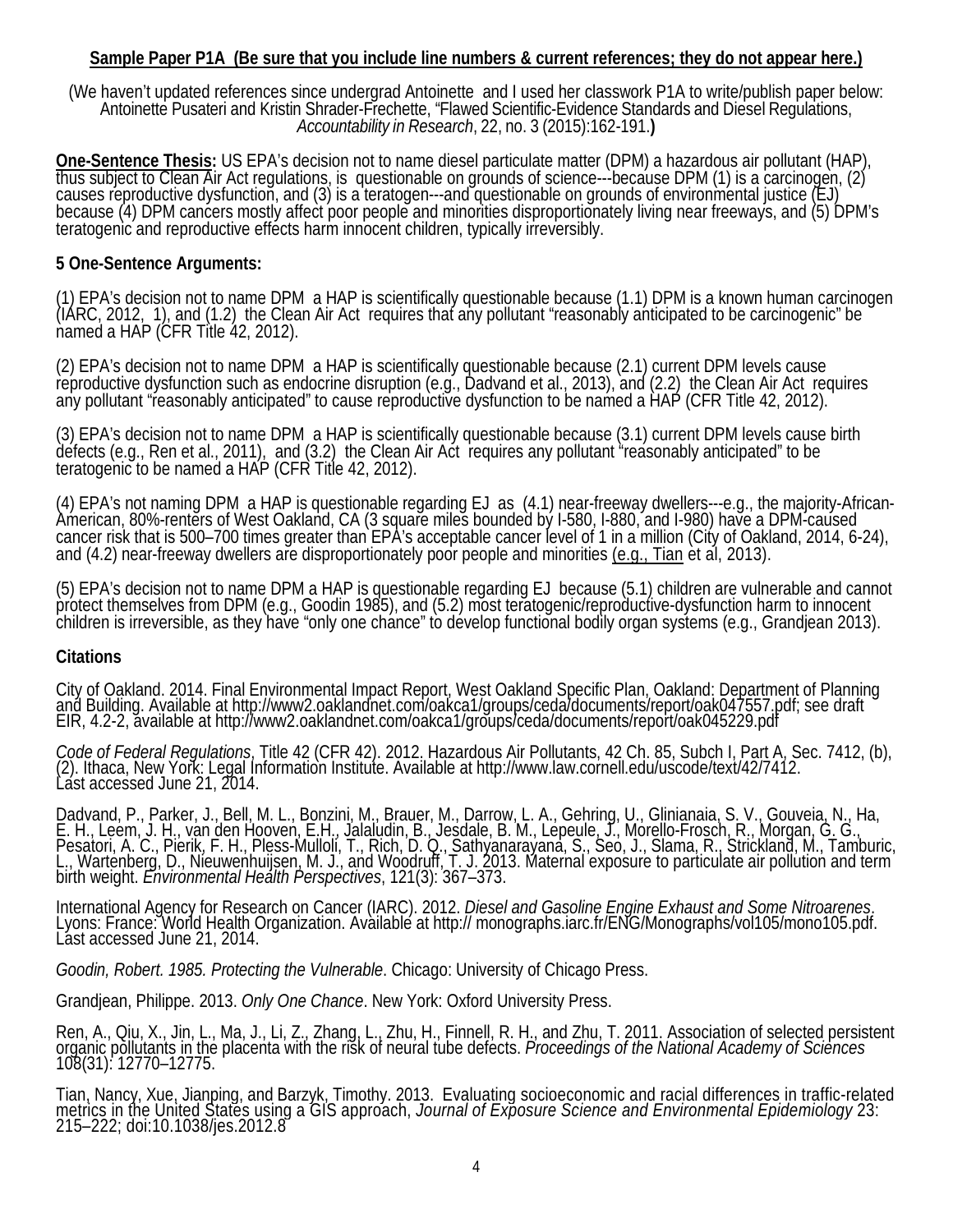## **Sample Paper P1B (Be sure that you include current references & line numbers; they do not appear here.)**

(We haven't updated references since undergrad Antoinette and I used this classwork P1B to write/publish paper below: Antoinette Pusateri and Kristin Shrader-Frechette, "Flawed Scientific-Evidence Standards and Diesel Regulations, *Accountability in Research*, 22, no. 3 (2015):162-191.**)**

**One-Sentence Thesis:** US EPA's decision not to name diesel particulate matter (DPM) a hazardous air pollutant (HAP), thus subject to Clean Air Act regulations, is questionable on grounds of science---because DPM (1) is a carcinogen, (2) causes reproductive dysfunction, and (3) is a teratogen---and questionable on grounds of environmental justice (EJ) because (4) DPM cancers mostly affect poor people and minorities disproportionately living near freeways, and (5) DPM's teratogenic and reproductive effects harm innocent children, typically irreversibly.

## **5 Three-Sentence Argument-Objection-Response Outlines (earlier one-sentence A's are now 1A, 2A, etc)**

(1A) US EPA's decision not to name DPM a HAP is scientifically questionable because (1.1) DPM is a known human carcinogen (IARC, 2012, 1), and (1.2) the Clean Air Act requires that any pollutant "reasonably anticipated to be carcinogenic" be named a HAP (CFR Title 42, 2012).

(1O) US EPA says the available data are not sufficient to develop a "confident estimate" of the unit risk estimate or URE for cancer, something needed for regulation (EPA, 2010).

(1R) Because (1R.1) California EPA has demonstrated a DPM URE for more than 20 years (CARB, 1998), and (1R.2) US EPA says the DPM URE range is between 1/1000 and 1/100,000 (EPA, 2010)---both of which are 10-1,000 times higher than US EPA's "acceptable risk" level of 1/1,000,000 cancer risk for those exposed (CFR Title 42, 2012)---US EPA could lower DPM risks by a factor of 10, yet remain within the range (at least 1/1,000,000) of required Clean Air Act regulation. -----

(2A) EPA's decision not to name DPM a HAP is scientifically questionable because (2.1) current DPM levels cause reproductive dysfunction such as endocrine disruption (e.g., Dadvand et al., 2013), and (2.2) the Clean Air Act requires any pollutant "reasonably anticipated" to cause reproductive dysfunction to be named a HAP (CFR Title 42, 2012).

(2O) Some scientists note that because endocrine-disrupting compounds (EDCs), synthetic hormones, (2O.1) are ubiquitous in the environment and (2O.2) often induce either no damaging (or positive) effects (e.g., Nohynek et al, 2013), it is premature to claim that DPM, not something else, causes observed endocrine disruption.

(2R) Both because (2R.1) DPM is comprised of nanoparticles, known to be EDCs (e.g., Iavicoli et al, 2013), and because (2R.1) many EDC results of both animal and human experiments use mechanistic, case-crossover, time-series, nested case-control, or cohort studies to control for whether DPM, versus another factor, is an EDC (e.g., Li et al, 2014), the predominance of evidence shows DPM has long been known to be an EDC (e.g., Takeda et al, 2004). ------

(3A) EPA's decision not to name DPM a HAP is scientifically questionable because (3.1) current DPM levels cause birth defects (e.g., Ren et al., 2011), and (3.2) the Clean Air Act requires that any pollutant "reasonably anticipated" to be teratogenic, be named a HAP (CFR Title 42, 2012).

(3O) Some scientists say because elemental carbon usually is used as a proxy for DPM measures, it's unclear whether DPM itself actually causes supposed harm, and they exclude it from HAP consideration (e.g., Loh et al., 2007, 1166).

(3R) Because DPM is the solid carbon core to which many polyaromatic hydrocarbons and carcinogens adhere (e.g., Monforton, 2006), using elemental carbon as a proxy for DPM underestimates---but does not misplace---DPM hazards, because this proxy ignores DPM's carcinogens and PAHs that are very harmful. ----------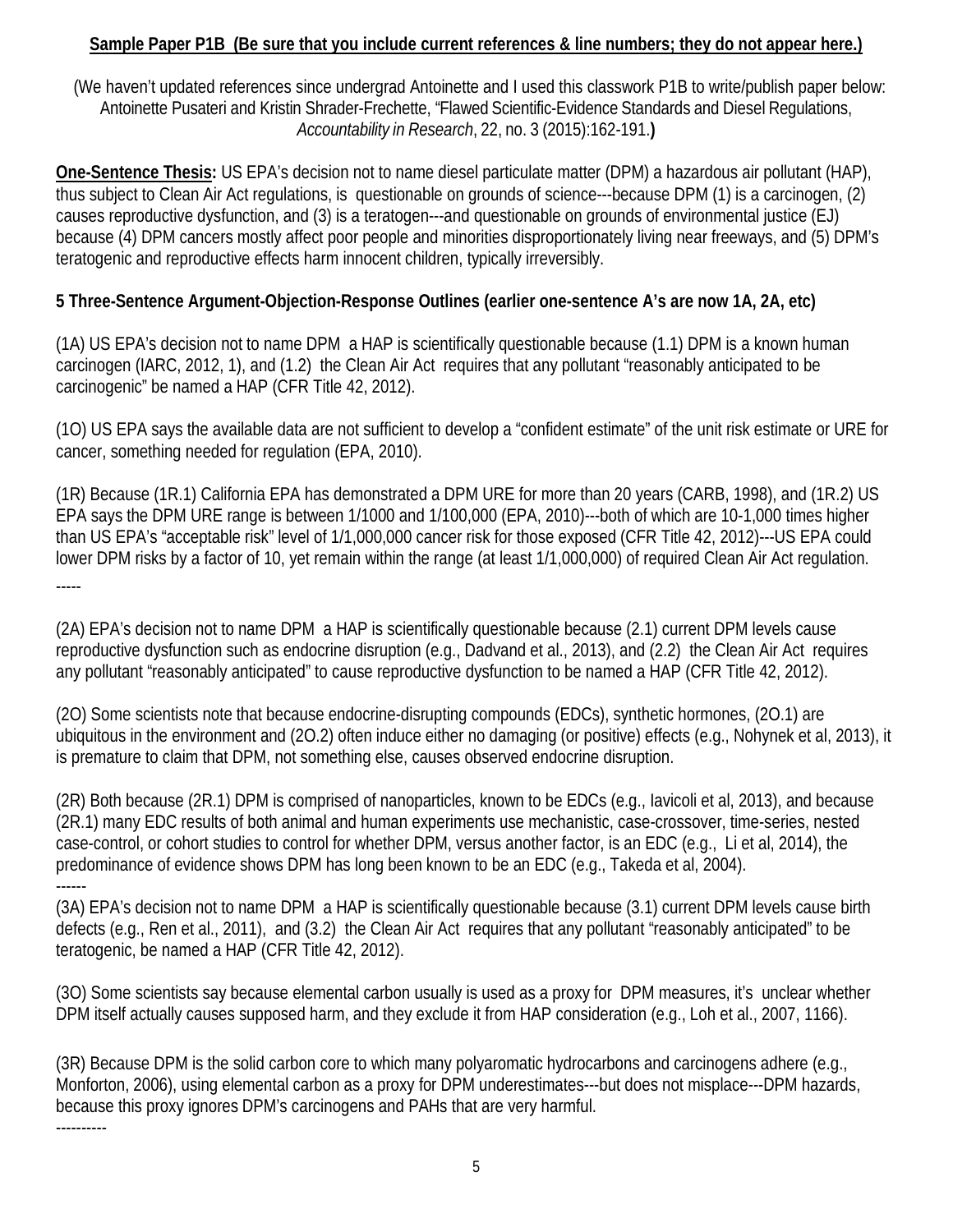(4A) (4) EPA's not naming DPM a HAP is questionable regarding EJ as (4.1) near-freeway dwellers---e.g., the majority-<br>African-American, 80%-renters of West Oakland, CA (3 square miles bounded by I-580, I-880, and I-980) ha

(4O) Those who live near freeways have reduced travel times that help compensate for related health harm (e.g., Carey, 2001).

(4R) Although those who live near freeways enjoy reduced travel times, it is unlikely that they give free informed consent to live where their (and especially their children's) cancer risk increases by 500-700 times; instead, poverty and racism likely force them to live in such deadly environments (e.g., Faden and Beauchamp, 1986).

-------

(5A) EPA's decision not to name DPM a HAP is questionable regarding EJ because (5.1) children are vulnerable and cannot protect themselves from DPM (e.g., Goodin 1985), and (5.2) most teratogenic/reproductive-dysfunction harm to innocent children is irreversible, as they have "only one chance" to develop functional bodily organ systems (e.g., Grandjean 2013).

(5O) While everyone wants to protect children, some scientists say that because DPM's nano status makes its exposure difficult to quantify in measurement studies, they exclude it from HAP consideration (Loh et al., 2007, 1166),

(5R) While DPM measurement is difficult---scientists know that (5R.1) PM harm is proportional to particle number, not mass and mass measures underestimate PM harm by a factor up to 65 (Sager and Castranova, 2009), and that (5R.2) because long-standing and robust data show PM has no safe dose and exhibits a linear concentration-response relationship (Pope and Dockery, 2006)---DPM should be reduced as much as possible to protect more sensitive groups such as children.

### **Citations**

California Air Resources Board (CARB). 1998. *The Report on Diesel Exhaust*. Sacramento. CA: California Environmental Protection Agency CARB; available at<https://www.arb.ca.gov/toxics/dieseltac/de-fnds.htm> and last accessed June 21, 2014.

Carey, J. 2001. *Impact of Highways on Property Values*. Phoenix: Arizona Department of Transportation; available at https://repository.asu.edu/attachments/74139/content/HighwaysPropertyValues.pdf and last accessed June 21, 2014.

City of Oakland. 2014. Final Environmental Impact Report, West Oakland Specific Plan, Oakland: Department of Planning<br>and Building. Available at http://www2.oaklandnet.com/oakca1/groups/ceda/documents/report/oak047557.pdf; EIR, 4.2-2, available at http://www2.oaklandnet.com/oakca1/groups/ceda/documents/report/oak045229.pdf

*Code of Federal Regulations*, Title 42 (CFR 42). Hazardous Air Pollutants, 42 Ch. 85, Subch I, Part A, Sec. 7412, (b), (2). Ithaca, New York: Legal Information Institute. Available at http://www.law.cornell.edu/uscode/text/42/ 7412. Last accessed June 21, 2014.

Dadvand, P., Parker, J., Bell, M. L., Bonzini, M., Brauer, M., Darrow, L. A., Gehring, U., Glinianaia, S. V., Gouveia, N., Ha, E. H., Leem, J. H., van den Hooven, E.H., Jalaludin, B., Jesdale, B. M., Lepeule, J., Morello-Frosch, R., Morgan, G. G., Pesatori, A. C., Pierik, F. H., Pless-Mulloli, T., Rich, D. Q., Sathyanarayana, S., Seo, J., Slama, R., Strickland, M., Tamburic,

L., Wartenberg, D., Nieuwenhuijsen, M. J., and Woodruff, T. J. 2013. Maternal exposure to particulate air pollution and term birth weight. *Environmental Health Perspectives* 121(3): 367–373.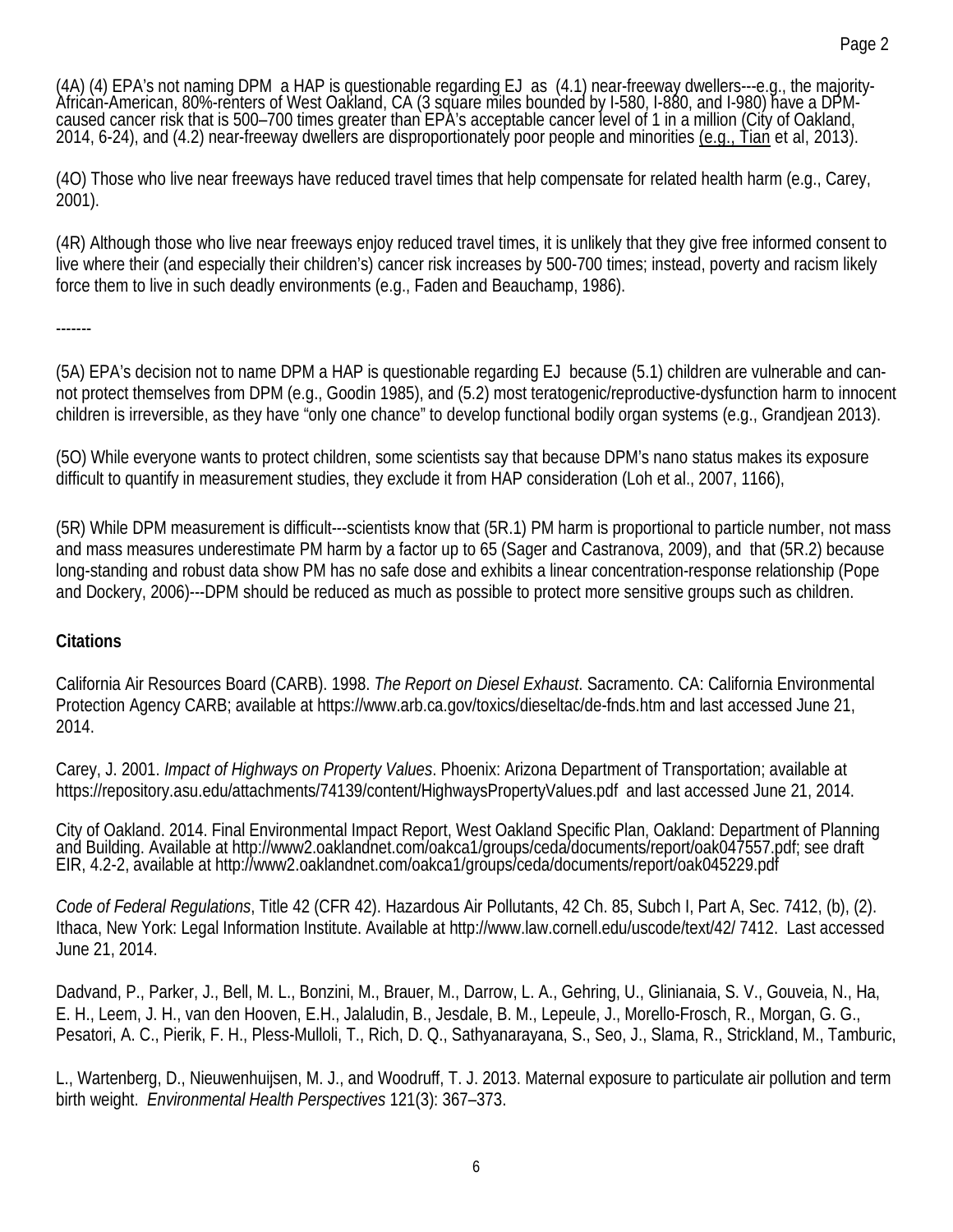Environmental Protection Agency (EPA). 2010. *National-Scale Air-Toxics Assessment*. Washington, DC: US EPA Technology Transfer Network. Available at http://www.epa.gov/ttn/atw/nata/natsafaq.html#B7. Last accessed June 21, 2014.

Faden, Ruth, and Beauchamp, Tom. 1986. *A History and Theory of Free Informed Consent*. New York: Oxford University Press.

Iavicoli, I., Fontana, L., Leso, V., and Bergamaschi, A. 2013. Review: The effects of danomaterials as Endocrine Disruptors. *International Journal of Molecular Sciences* 14: 16732-16801; doi:10.3390/ijms140816732 ISSN 1422-0067 www.mdpi.com/journal/ijms

International Agency for Research on Cancer (IARC). 2012. *Diesel and Gasoline Engine Exhaust and Some Nitroarenes*. Lyons: France: World Health Organization. Available at http:// monographs.iarc.fr/ENG/Monographs/vol105/mono105.pdf. Last accessed June 21, 2014.

Goodin, Robert. 1985. *Protecting the Vulnerable*. Chicago: University of Chicago Press.

Grandjean, Philippe. 2013. *Only One Chance* New York: Oxford University Press.

Li, C., Fang, C., Xu, D., Wang, B., Zhao, S., Yan, S., Wang, Y. 2014. Mechanisms in Endocrinology, *European J of Endocrinology* 171: R183-R190; doi: 10.1530/EJE-14-0287

Loh, M. M., Levy, J. I., Spengler, J. D., Houseman, E. A., Bennett, D. H. 2007. Ranking cancer risks of organic hazardous air pollutants in the United States. *Environmental Health Perspectives* 115(8): 1160–1168.

[Monforton,](https://www.ncbi.nlm.nih.gov/pubmed/?term=Monforton%20C%5BAuthor%5D&cauthor=true&cauthor_uid=16380560) Celeste. 2006. Weight of the evidence or wait for the evidence? Protecting underground miners from diesel particulate matter. *American [J of Public Health](https://www.ncbi.nlm.nih.gov/pmc/articles/PMC1470492/)* 96(2): 271–276; doi: [10.2105/AJPH.2005.064410](https://dx.doi.org/10.2105%2FAJPH.2005.064410)

[Nohynek,](https://www.sciencedirect.com/science/article/pii/S0378427413013659%23!) G.J., Borgert, [C. J. Dietrich, D. Rozman,](https://www.sciencedirect.com/science/article/pii/S0378427413013659%23!) K.Z. 2013. Endocrine disruption. *[Toxicology Letters](https://www.sciencedirect.com/science/journal/03784274)* 223 (3): 295-305.

Pope, A., and Dockery, D. 2006. Health effects of fine particulate air pollution. *Journal of Air and Waste Management Association* 56: 709–742.

Ren, A., Qiu, X., Jin, L., Ma, J., Li, Z., Zhang, L., Zhu, H., Finnell, R. H., and Zhu, T. 2011. Association of selected persistent organic pollutants in the placenta with the risk of neural tube defects. *Proceedings of the National Academy of Sciences*  108(31): 12770–12775.

Sager, T. M., and Castranova, V. 2009. Surface area of particle administered versus mass in determining the pulmonary toxicity of ultrafine and fine carbon black. *Particle and Fibre Toxicology* 6(15): 1–11.

Takeda K., Tsukue N., Yoshida S. 2004. Endocrine-disrupting activity of chemicals in diesel exhaust and diesel exhaust particles. *Environmental Sciences* 11(1):33-45.

Tian, Nancy, Xue, Jianping, and Timothy Barzyk. 2013. Evaluating socioeconomic and racial differences in traffic-related metrics in the United States using a GIS approach. *Journal of Exposure Science and Environmental Epidemiology* 23: 215–222; doi:10.1038/jes.2012.8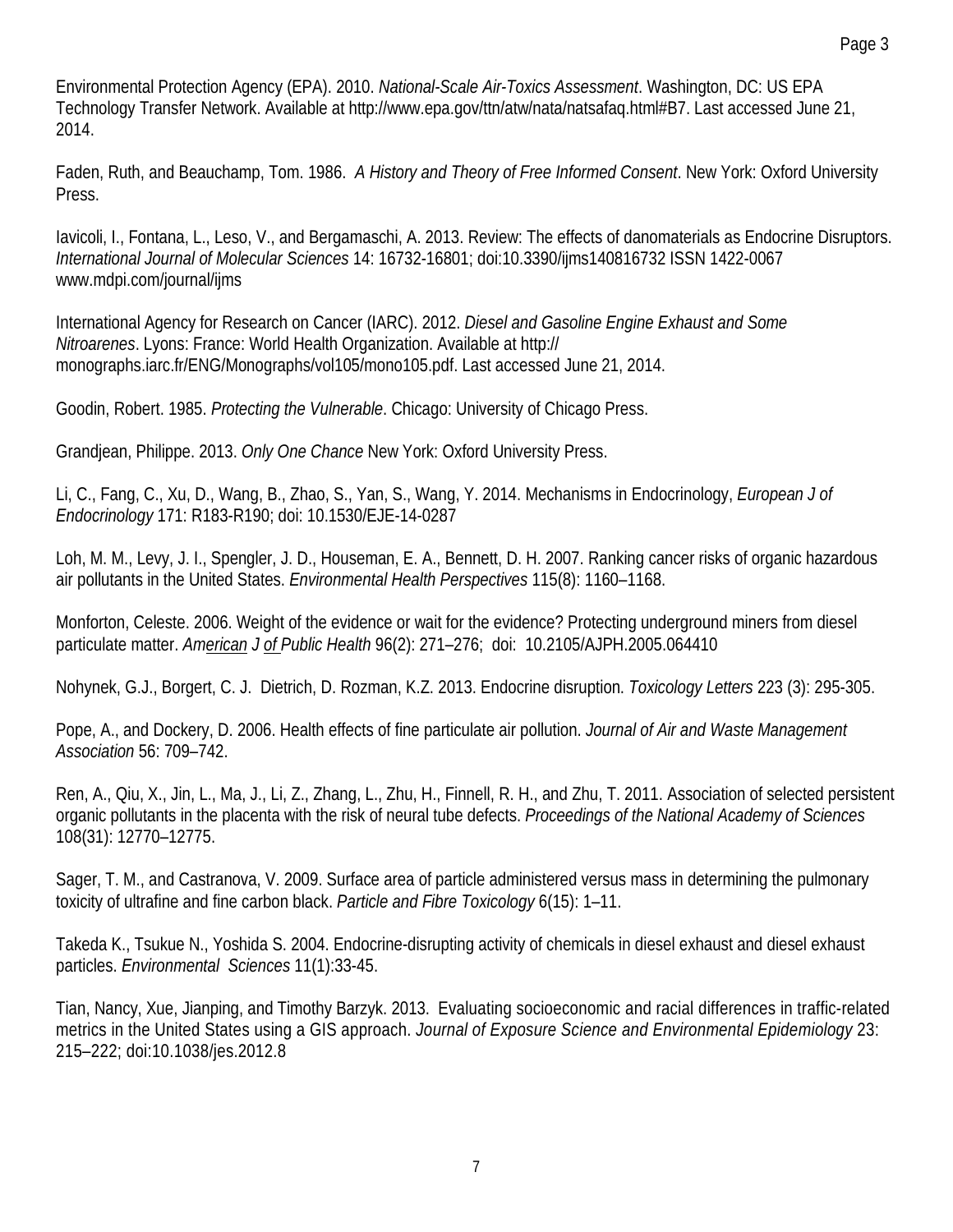**Format for Project Paper P2: Correct all problems prof noted on P1A/P1B papers. Explain/develop each A, O, and R into a paragraph, and use 5 criteria in developing. Have a separate header/section for each AOR threeparagraph chunk.** At least 48 hours before beginning of next class, P2 authors should email prof/reviewers copies. Before 8 am on Monday before class, put P2 hard copy in prof's box (211 Malloy). Students who forget extra copies, for prof/class, lose 5 points. Use sample P1A, P1B, BioScience format, for doing (argument-objection-response) items in (8) below. Be sure to number & use header for each (1)-(9) item and for each of 5 parts (8.1, 8.2, 8.3, etc) under part 8.on your P2 paper. Have a smart person read your paper to look for logical/conceptual/grammar problems.

[last name, first name] [date]

- (1) Your department and your year in school.
- (2) Title of draft EIS/TA/QRA/law/regulation (document being assessed) + website address and full bibliographical information, in correct citation formation (in-text citation; references at end).
- (3) 1 succinct, clear, complete, precise sentence on what the EIJ problem is.
- (4) 1 succinct, clear, complete sentence on what the document says about the problem.
- (5) 1 succinct, clear, complete sentence on your thesis (what you think about what document says).
- (6) Relevant deadline, if any, and names/addresses of those to whom responses should be sent.
- $(7)$  1-3 sentences on why the EIJ problem is important.
- (8) Complete development/analysis into one paragraph for each sentence in each three-sentence AOR ( argument-objection-response) chunk---so that paper has 5 AOR sections/chunks, each on a different problem, and 15 sentences total that need development, analysis, and clarification.
- (9) minimum 20 current scientific references; be sure bibliography citations are complete & in correct format.
- **Format for Project Paper P3:** This is merely a xeroxed copy of the letter and attachments, after original P2 has been corrected on the basis of professor's markings. Use the 5 criteria, and staple old P2, with professor's comments, to xerox copy of new P3, plus xeroxes of addressed envelopes, all in a large brown envelope. Always check the grammar paper, given by professor, before you turn in your paper. P3 = proof of the quality of the paper/arguments/letter you mail out. At least 48 hours before beginning of class (at which paper is due) authors of P3 papers should email prof/reviewers copies. Before 8 am on Monday before, authors should put hard copy in professor's box (211 Malloy) . Students who forget extra copies, for prof. or for class, lose 5 points. In your new paper, be sure to fix all the problems, noted by the professor, on your old paper. You will lose many additional points for any problems that are noted on old papers, but not fixed on new papers. If it is impossible to fix some problem, noted by the professor, give her a note that explains, in detail, why it is impossible. Have a very smart person read your paper, ahead of time, to look for logical, conceptual, and grammar problems.
- **About the Professor:** Kristin Shrader-Frechette has degrees in mathematics and in philosophy of science and has done 3 post-docs: one in hydrogeology, one in economics, and one in population biology/community ecology. Author of 400 professional papers and 17 books, her work has been translated into 17 languages and has appeared in science journals such as Science, BioScience, Health Physics and Quarterly Review of Biology, as well as in philosophy journals such as *Ethics*, Philosophy of Science, and Journal of Philosophy. Her latest books are Taking Action, Saving Lives, and What Will Work: Preventing Climate Change with Renewable Energy and Tainted [about how polluters misrepresent science to continue polluting). Shrader-Frechette has done environmental-justice (EJ) work in the Americas, Europe, Africa, the Arctic, and throughout the US – and is the leading philosopher in the world on EJ issues. She has addressed the national academies of science in 3 nations and advised various foreign and US governments, the UN, and the WHO on issues of quantitative risk assessment, EJ, and nuclear waste disposal. Shrader-Frechette has been a member of the US EPA Science Advisory Board and Chair of the US Bioethics Committee of the US EPA. She also has served on many committees and boards of the US National Academy of Sciences, the UN, the WHO, and the International Commission on Radiological Protection. Her research has been funded continuously by NSF for 28 years, and she is Past President of the Risk Assessment and Policy Association and the International Society for Environmental Ethics. Shrader-Frechette has won the top ethics award in the world – given by the World Technology Network – for her work on environmental justice and ethical issues in science. Her husband has a math PhD and is a software engineer. Their children recently graduated from Princeton and just finished MD/PhDs or law degrees. All are avid scuba divers, runners, and kayakers. See her website at www.nd.edu/~kshrader.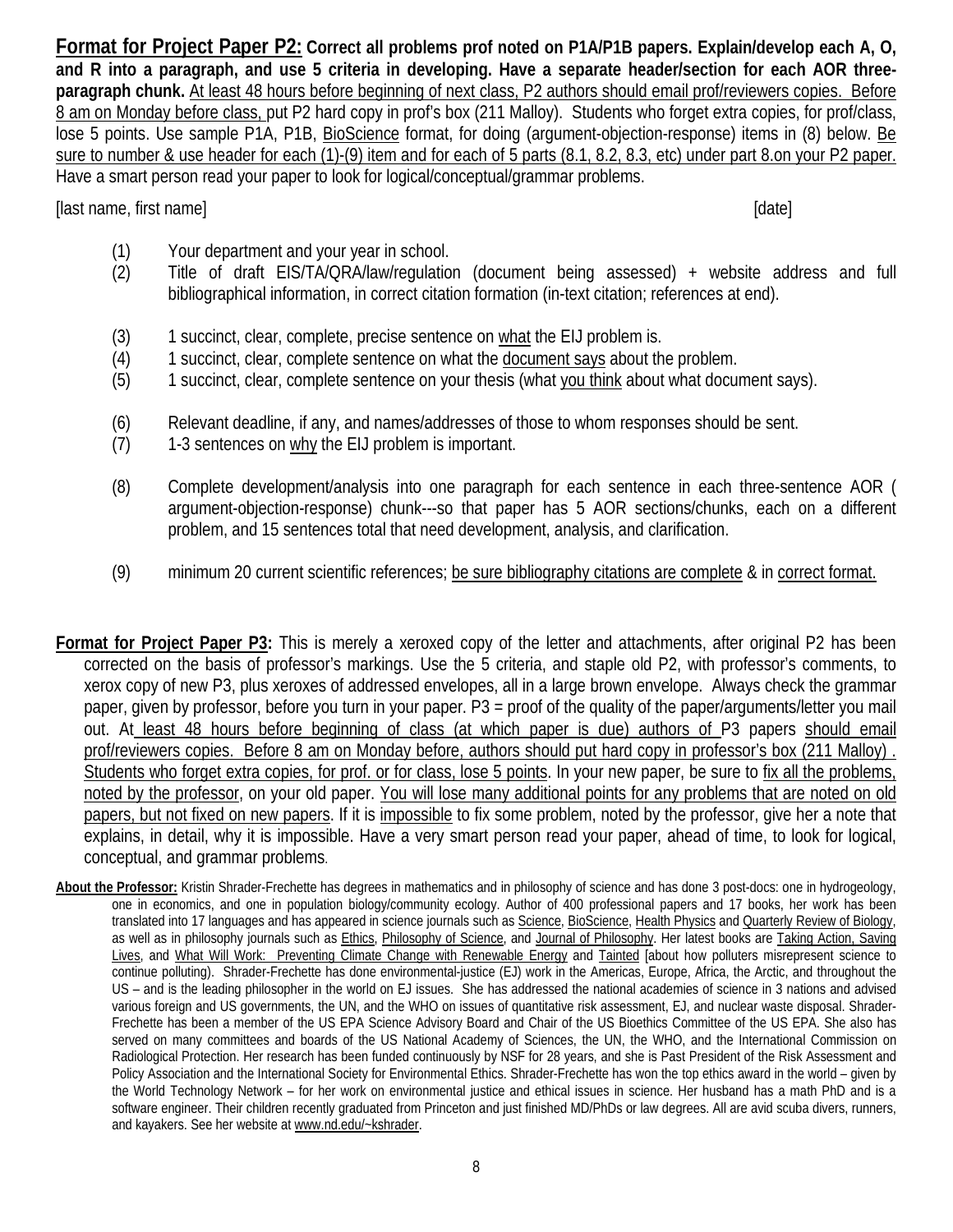#### **Sample Analysis Paper A [Use fonts 12 or larger; no sentences longer than 3 lines; no quotes twice.]** [last name, first name] [citations are missing.] [date] [date]

Lewis HW. 1990. Technological Risk. New York: Norton.

1. "Ionizing radiation....may or may not be bad in small doses—no one knows" (Lewis, ch. 15, p. 218).

Lewis' claim is incomplete because he admits, on p. 222, that the National Research Council (National Academy of Sciences) says that the probability of radiation-induced cancer is a function of the amount of radiation received.

Lewis' incompleteness is damaging to his argument because the incompleteness suggests he may be biased in underestimating the dangers associated with radiation.

Alternative to two previous sentences:

Lewis' claim could lead to the consequence that people were careless about unnecessary radiation risk because he says "no one knows" if small doses are dangerous.

This consequence is damaging to Lewis' argument because people ought not ignore even potential risks if they are easily avoidable, e.g., by wearing a lead apron for x-rays.

2. Medical x-rays are examples of voluntary exposure to radiation" (Lewis, ch. 15, p. 219).

Lewis assumes that when people receive x-rays, their exposure to radiation is voluntary.

This assumption is doubtful because doctors, insurers, or employers often require people to receive x-rays, and patients often do not understand the risks involved and hence cannot consent to them.

3. "Nuclear waste must be disposed of carefully" (Lewis, ch. 15, p. 220).

Lewis' claim above is inconsistent because he also claims (on pp. 245-246) that "high-level waste....risk....turns out to be ridiculously low....High-level nuclear waste disposal is a non-risk."

Lewis' inconsistency is damaging to his argument because one need not be "careful" about a risk that is "ridiculously low" or a "nonrisk"-- emotive language that suggests Lewis' bias.

4. "The vast majority of all these radiation sources deliver[s] extremely small doses, with minimal if any heal the effects, even though fear of even trivial doses of radiation is common"(Lewis,ch.15,p.220).

Lewis assumes that it is not reasonable to fear trivial doses of radiation.

This assumption is doubtful because Lewis admits ionizing radiation "may be bad in small doses—no one knows" (Lewis, ch. 15, p. 218), and it is reasonable to fear small/unneeded doses of things with cumulative effects.

5. "The maximum permitted exposure for workers in nuclear facilities is 5,000 mr per year, and for the general public 500. We don't know if this much radiation does any harm at all"(Lewis,ch.15,p. 220).

Lewis' claim is incoherent because (1) the referent of "this much radiation" could be 5,000 or 500 mr and (2) he says (p. 222) "the most authoritative estimates" of radiation risk show that the risk is a function of dose.

Lewis' incoherence is damaging to his argument both because (1) his language makes his argument unclear and (2) he appears to be biased in underestimating radiation risks.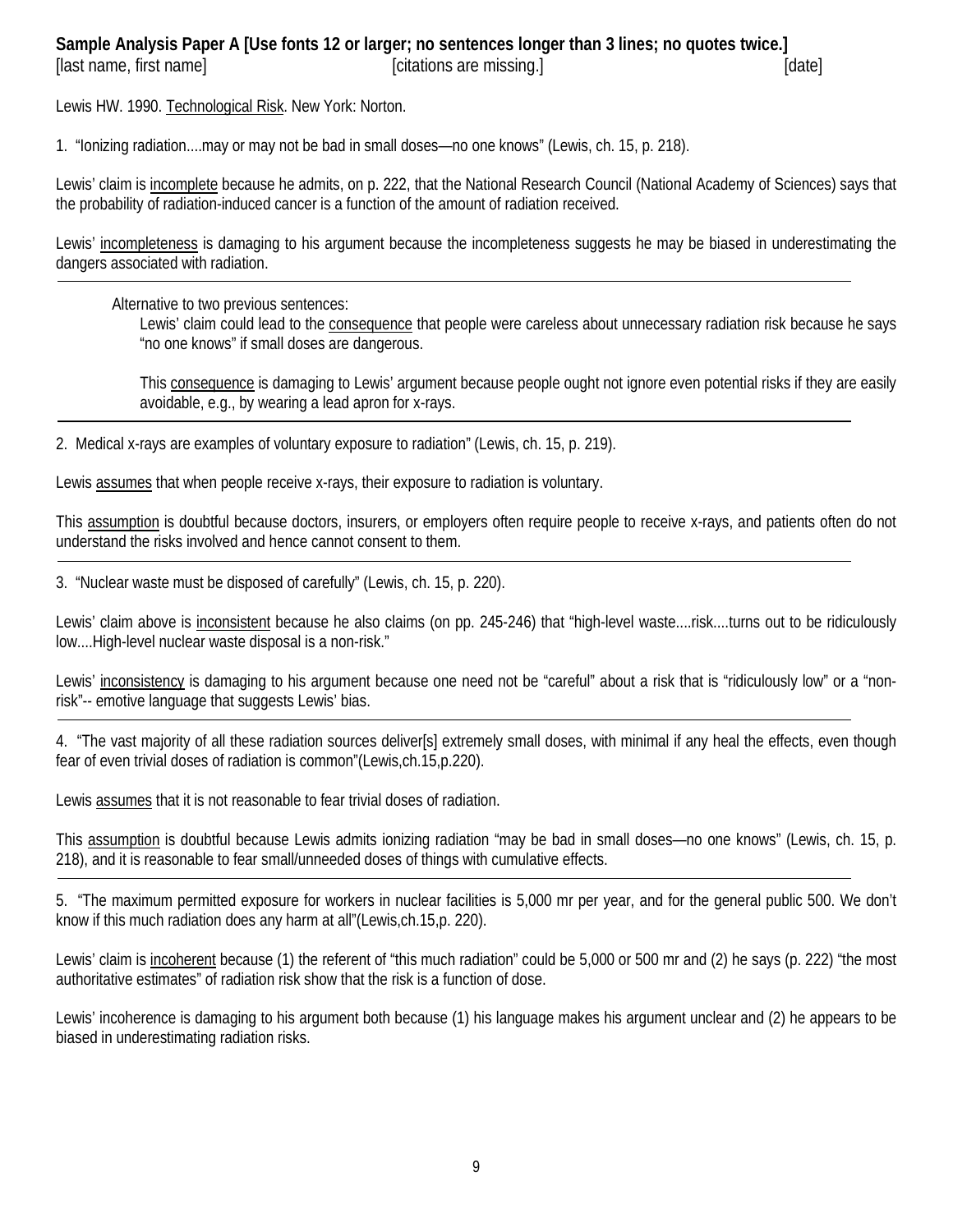Paper E: Singer chapter 9 – Con **[THIS 2006 PAPER IS AN "A" PAPER, HAS ONLY MINOR INCOMPLETENESS, INCLUDING**  Julie Kessler **OUT-OF-DATE REFERENCES.]**

**Thesis:** Chapter 9 of *How Are We to Live?* discusses the nature of ethics, dismisses several theories of ethics, and supports some ethical principles that (Singer says) lead to universal concern for others. There are at least 5 reasons to suggest Singer's positive account lacks sufficient evidence and that his dismissal of other theories is unwarranted.

1. Singer discusses the possibility that ethics is gendered and hypothesizes that "the predominance of women in environmental and animal movements therefore suggests a greater readiness to work for larger goals and not just to help oneself or one's own kind" (179) because they have adopted more of an ethics of universal concern, or "care-ethic." However, one study suggests the care-ethic was not significantly higher in female participants who volunteered than in those who did not (Karniol et al 2003). Partly because Singer may erroneously identify behavior and concern, he insufficiently documents the claim that the nature of ethics has a gender component.

2. Singer claims, as R.M. Hare does, that ethics must be "universalizable," that we should be "prepared to prescribe them independently of the role that we occupy" (174), taking the needs and desires of all other beings into account. However, Olson and Svensson (2003) show Hare used the term "universalizable" in only one sense: situations with identical properties merit identical moral judgments. Singer may misinterpret Hare and thus have little Hare support that moral judgments must take into account desires and needs of other beings.

3. On page 172, Singer claims that Christianity creates overwhelming guilt and causes the abandonment of ethics in some people because of unnecessary tension between self-interest and ethics when Christians emphasize "the denial of harmless bodily pleasures, especially sexual pleasures." Yet the philosopher, St. Augustine, argues in his *Confessions* that sexual pleasures can often be harmful, in that they "overcast [one's] heart so that [one] is unable to discern pure affection from unholy desires" (Second Book, ch.2). Singer does not address the possibility that moral rules of sexual purity protect people from some harm, such as blinding one's reason, and he may therefore be unwarranted in dismissing the Christian emphasis on moral rules concerning sexuality.

4. Singer claims the Buddhist tradition is "a failure in social terms" (190) because in Japan, the 'first precept' of Buddhism is not upheld: sentient beings are used as food. However, when Singer judges Buddhism, he is assessing Japanese adherence to Theravada Buddhism, though the Buddhism that was introduced into Japan was a less-strict, less-purification-oriented Mahayana Buddhism (Burtt 1982). In applying the standards of one form of Buddhism to another, Singer may unfairly reject Buddhist ethics.

5. Singer refutes the Kantian concept of morality by showing that horrific Nazi acts (e.g. acts of Adolph Eichmann) were merely a consequence of blindly adhering to duties for their own sake (184). However, Claudia Koonz studied the Nazi motivation for genocide and concluded in her book, *The Nazi Conscience,* that the Holocaust was a result of extreme racism that developed into violence, as German society saw the ethnic majority as morally righteous and denounced corrupting outsiders (Koonz 2005). Given other explanations for the Holocaust, it may be unfair for Singer to dismiss Kantian duty, based on Eichmann's claim of duty.

Burtt, E.A. 1982. **The Teachings of the Compassionate Buddha.** New York, New York: New American Library.

Karniol, R., Grosz, E., Schorr, I. 2003. Caring, Gender Role Orientation, Volunteering. **Sex Roles** 49 (1-2): 11-19.

Koonz, C. 2005. **The Nazi Conscience**. Cambridge, Massachusetts: Harvard University Press.

Olson, J., Svensson, F. 2003. A Particular Consequentialism: Why Moral Particularism And Consequentialism Need Not Conflict. **Utilitas** (15) 2:194-207.

Pilkington, J.G. 1876. **The Confessions of St. Augustine, Bishop of Hippo.** Edinburg: T. & T. Clark. Digitized Oct 3, 2007.

Singer, P. 1995. **How Are We to Live? Ethics in an Age of Self-Interest.** Amherst, New York: Prometheus Books.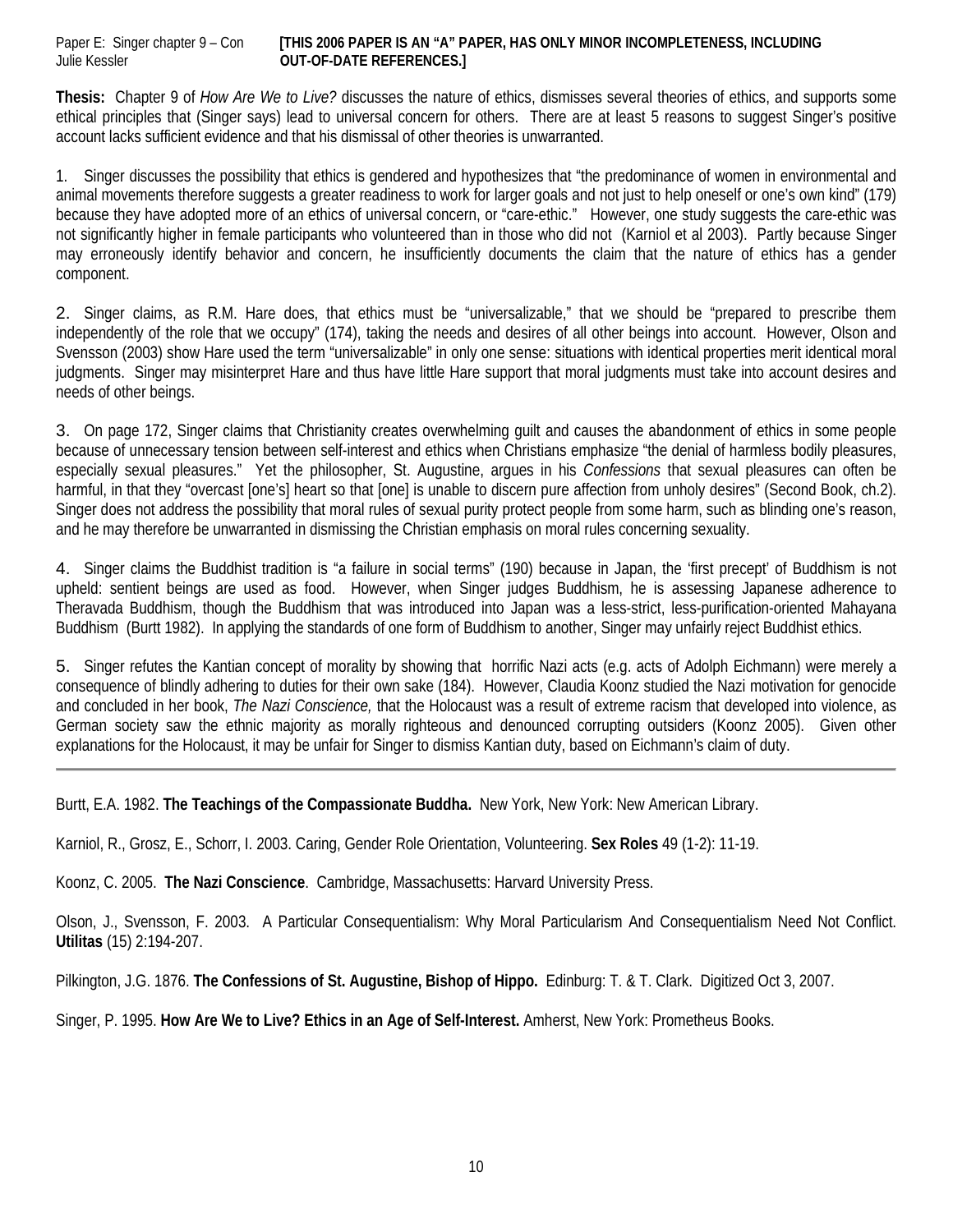**SAMPLE, PART OF A 2002, P.1, P1 PAPER (***BioScience* **citation format), REFERENCES NOT YET INSERTED** [Citations below need updating, as do others examples on prof's website. Though she is prominent, do not cite prof's work.]

Thesis: The US should not allow proposed, more lenient workplace-pollution (than public) standards, because often workers (1) are not informed about risks; (2) impose risks on the innocent, e.g.,future people (3) get no compensating wage differential (CWD); (4) have faulty risk preferences; and (5) should not trade health for money.

Argument 1: The US should not allow more lenient workplace standards, (1) because workers often are not fully informed about higher risks, and industry often covers up the risks (GAO 1999).

Objection 1: Argument 1 is questionable because unions and government regulators can inform workers of the risks, as Congress recently did, in the case of nuclear workers (Congress 1999).

Response 1: Objection 1 is questionable because US union membership is only 14-16 percent (Miller 1999, pp. 57-59), and government often fails in its regulatory capacity (GAO 1999).

A2: The US should not allow more lenient workplace standards, (2) because often worker mutagenic risk is imposed on innocent people, such as future generations (Shrader-Frechette 2002, ch. 5).

O2: A2 is questionable because someone needs to do the risky work, or else the economy would suffer (Dorman 1996, pp. 26-28).

R2: O2 is questionable because human rights take precedence to economics, and because European nations also do risky work, but with very stringent workplace standards (Newton 1996, pp. 135-149).

A3: The US should not allow more lenient workplace standards, (3) because often there is no CWD for workers in environmentally risky occupations (Leigh 1995, pp. 3-7, 215).

O3: A3 is questionable because many economists say there is a compensating wage differential, although it varies from occupation to occupation (Viscusi et al. 2000).

 $R3$ : O3 is questionable because although there is an average CWD, disaggregating CWD data shows it exists only for unionized, college-educated, or male workers (Shrader-Frechette 2002, Ch. 7).

A4: The US should not allow more lenient workplace standards, (4) because workers often have faulty or irrational preferences for riskier work (Broome 1999, pp. 192-198).

O4: A4 is questionable because workers have the right to determine what jobs they want, and the market promotes efficient job-risk matchups (Viscusi et al. 2000, pp. 768-769).

R4: O4 is questionable because workers often are forced into jobs, not because of real preferences but because of economic hardship and low skill levels (Levenstein and Wooding 1997).

A5: The US should not allow more lenient workplace standards, (5) because workers ought not be able to trade health for money, since only vulnerable people tend to do so (Leigh 1995, pp. 3-7, 215).

O5: A5 is questionable because such trades promote worker freedom (Viscusi et al. 2000, p. 766).

R5: O5 is questionable because even the courts recognize that paternalism and worker protection sometimes ought to take precedence over complete worker autonomy (Sellars 1997, p. 47).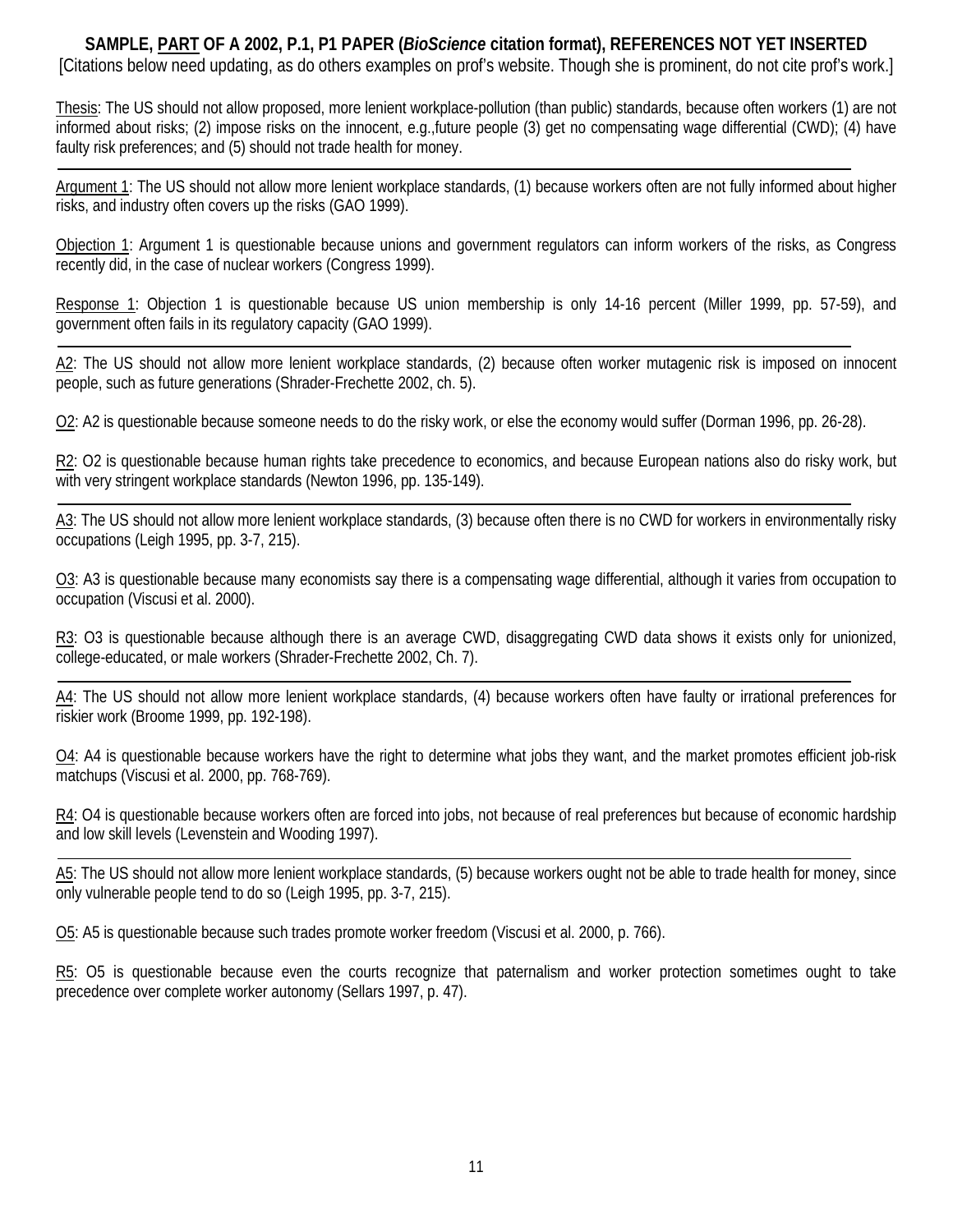# **FALL 2018, OUTLINE OF LECTURES AND ASSIGNMENTS**

| Monday<br>Date          | Section<br>of Course                 | Lecture                                                                                                            | <b>Assignment Due Today</b>                                                                                                                                                                                                                                                                                                                                            |
|-------------------------|--------------------------------------|--------------------------------------------------------------------------------------------------------------------|------------------------------------------------------------------------------------------------------------------------------------------------------------------------------------------------------------------------------------------------------------------------------------------------------------------------------------------------------------------------|
| Monday<br>$8-27-18$     | What Are EJP?                        | (1) Course Overview; EJ Overview<br>(2) Tools of Analysis: Fallacies & 5 Criteria<br>(3) Suggestions for Paper P1A | (1) Read ch. 1 EJ; get NYT subscription.<br>(2) Work on Paper P1A, the first version of your main<br>project paper; eg: DOE 2016 on Yucca (9 slides)<br>(3) By noon Friday, put priority list of 3 E (Singer) topics<br>in prof's box, 211 Malloy; choose S topic ASAP.<br>(4) get name/email address of person on your right/left                                     |
| 8-28-18                 |                                      | LAST DAY FOR CLASS CHANGES                                                                                         |                                                                                                                                                                                                                                                                                                                                                                        |
| $9 - 3 - 18$            | Pro/Con:                             | (1) Analysis of Bullard, Friedman                                                                                  | (1) For 5 extra points, email prof "early" P1A paper 48 hours                                                                                                                                                                                                                                                                                                          |
|                         | <b>EJ Problems</b>                   | (2) Analysis of ch. 1, TASL                                                                                        | before class starts, on 9-1-18<br>Read-analyze ch. 1, TASL + Bullard & Friedman on website;<br>(2)<br>(3) Prof/class will go over early P1A papers at class; bring<br>to class copies of paper for all class members.                                                                                                                                                  |
| $9 - 10 - 18$           | Why People Do Not<br>See EJ Problems | (1) Manipulating Govt., Media, Science<br>(2) Scientific Tools of Analysis                                         | (1) Read/analyze S-F, TASL, chs. 2-3<br>(2) 48 hours before class begins, on 9-8-18, email paper P1A to<br>to prof; bring hard copies to class for entire class; present<br>P1A papers. Also give professor a hard copy (in her box, 211<br>Malloy, as explained earlier) and an email copy-both at least<br>48 hours before class begins.                             |
| Sun<br>$9 - 16 - 18$    | TIME TBD<br><b>MAKE-UP CLASS</b>     | GO OVER P1A PAPERS;<br>CLASS VOTE ON WHEN TO MEET                                                                  | GOAL IS LUNCH-TIME OR SUPPER-TIME RESERVATION:<br>MAKE-UP CLASS, WITH FOOD: COUNTS FOR 1/2 MISSED<br>CLASS WHEN PROF MUST LECTURE IN CALIF. IN OCT                                                                                                                                                                                                                     |
| Monday<br>$9 - 17 - 18$ |                                      | (1) Flawed Property Rights: Appalachia<br>(2) Do analysis of all P1 papers                                         | (1) Email paper P1B to prof/reviewers 9-15-18, 48 hrs before class<br>begins. To class, bring hard COPIES for entire class + R copies.<br>Give prof a hard copy in 211 Malloy box, as explained earlier.<br>5 extra points for turning in P1B early.<br>(2) Read EJ, ch. 3.<br>(3) Early P1B and R authors, be ready to present to class, with<br>hard copies for all. |
| $9 - 24 - 18$           | $\boldsymbol{\mathit{u}}$            | (1) Ignoring Consent: Louisiana<br>(2) Ignoring Vulnerability, Native People                                       | (1) Read chs. 4, 6, EJ. Email P1B to prof/reviewers 48 hrs before<br>class begins (on 9-22-18) To class, bring hard COPIES for entire<br>class + R copies. Give prof a hard copy in 211 Malloy box, as<br>explained earlier.                                                                                                                                           |
|                         |                                      |                                                                                                                    | (2) P1B and R authors, be ready to present to class, with hard<br>copies for all.                                                                                                                                                                                                                                                                                      |
| Sun<br>$9 - 30 - 18$    | TIME TBD<br><b>MAKE-UP CLASS</b>     | GO OVER P1B PAPERS;<br>CLASS VOTE ON WHEN TO MEET                                                                  | GOAL IS LUNCH-TIME OR SUPPER-TIME RESERVATION:<br>MAKE-UP CLASS, WITH FOOD: COUNTS FOR 1/2 MISSED<br>CLASS WHEN PROF MUST LECTURE IN CALIF. IN OCT                                                                                                                                                                                                                     |
| Mon<br>$10 - 1 - 18$    | Why People Do<br>Not See EJP         | (1) Ignoring Equity: Yucca Mountain<br>(2) Ignoring Compensation: Workers                                          | (1) Read chs. 5, 7 EJ; Email early P2 & corrected P1B on 9-30<br>-18, for 10 extra points (48 hours before class begins) to<br>prof/reviewers and bring hard copies to class for entire class<br>Present P2 & R papers. Be sure to give professor a hard<br>copy (in her box, 211 Malloy, as explained earlier).                                                       |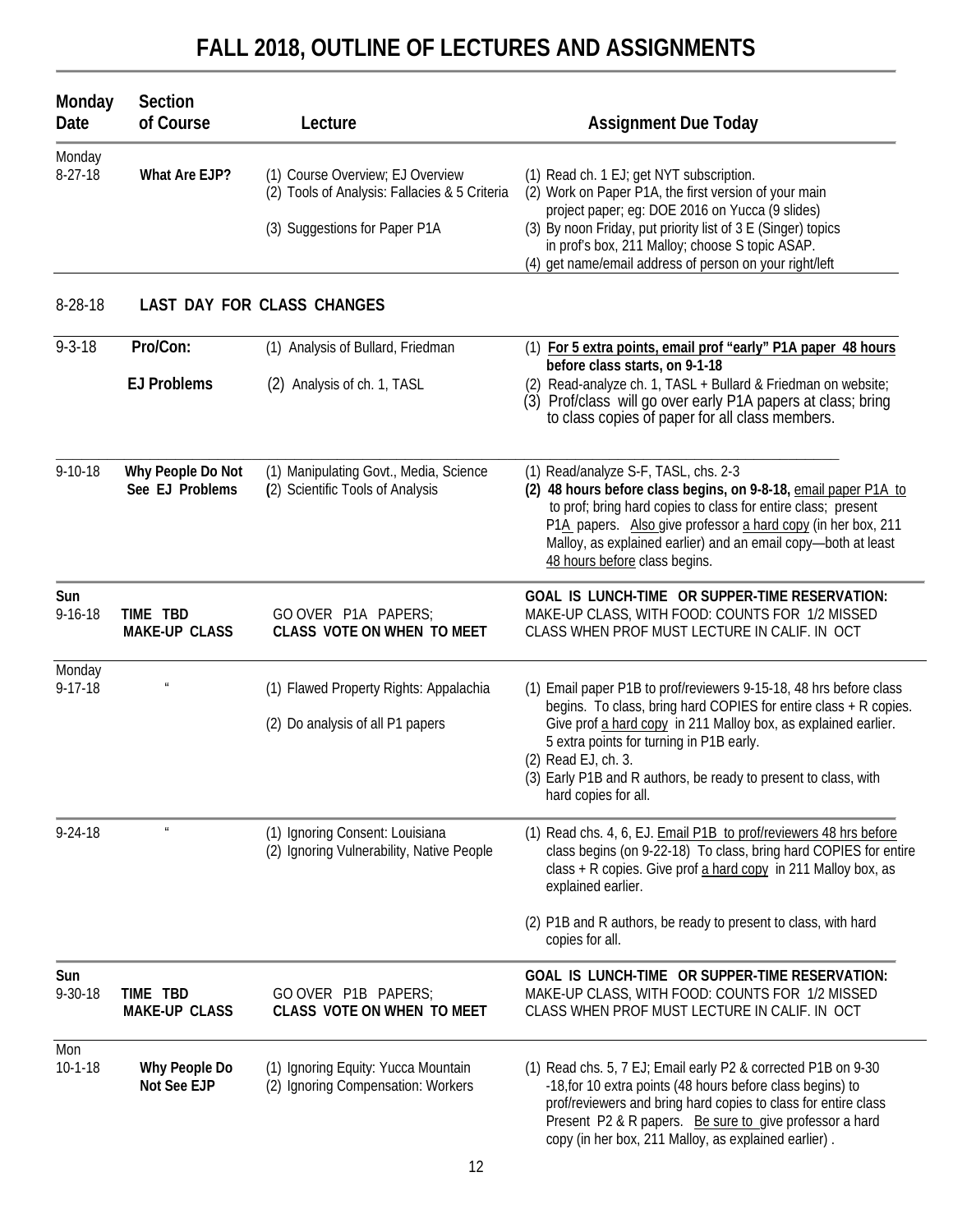|                |                                    |                                                                       | (2) Do analysis of P2 papers, and R<br>Papers that are presented at class.                                                                                                                                                                                                                                                                                                                           |
|----------------|------------------------------------|-----------------------------------------------------------------------|------------------------------------------------------------------------------------------------------------------------------------------------------------------------------------------------------------------------------------------------------------------------------------------------------------------------------------------------------------------------------------------------------|
| $10 - 8 - 18$  |                                    | NO CLASS: Prof lecturing out of town.                                 | Email prof/reviewers early P2 and revised/corrected P1B<br>(for 5 extra points) by 3:30 on 10-8-18. Be prepared to present<br>these papers and R papers at next class meeting---and to bring<br>copies to that class for all members of class                                                                                                                                                        |
|                |                                    |                                                                       | Work on upcoming papers that are due.                                                                                                                                                                                                                                                                                                                                                                |
|                |                                    |                                                                       | We made up this class on 9-16-18 and 9-30-18.                                                                                                                                                                                                                                                                                                                                                        |
| 10-15-18       |                                    | <b>FALL BREAK</b>                                                     | WORK ON PAPER due 10-29-18. WATCH "TRADE<br>SECRETS" VIDEO & FILL OUT WEBSITE QUESTIONNAIRE.                                                                                                                                                                                                                                                                                                         |
| 10-22-18       | <b>Ethical</b><br><b>Solutions</b> | (1) Guaranteeing Human Rights                                         | (1) Read S-F, TA, ch. 4; EJ, ch. 2.<br>(2) Turn in "Trade Secrets" video sheet at class.<br>(3) Email prof/reviewers P2 and revised/corrected P1B<br>by 3:30 on 10-20-18. Be prepared to present these papers and R<br>papers at next class meeting---and to bring copies to that class<br>for all members of class                                                                                  |
|                |                                    |                                                                       | At class, reviewers turn in R papers.                                                                                                                                                                                                                                                                                                                                                                |
| 10-26-18       |                                    | <b>LAST DAY TO DROP CLASS</b>                                         |                                                                                                                                                                                                                                                                                                                                                                                                      |
| 10-28-18 (Sun) |                                    | LUNCH/SUPPER CLASS TO FINISH<br>P2 PAPERS                             | CLASS MAKES UP FOR LAST CLASS, WHEN<br>PROF MUST LECTURE OUT OF TOWN.                                                                                                                                                                                                                                                                                                                                |
| 10-29-18       |                                    | (1) Stopping Warming; Correcting WTO                                  | (1) Read Singer, chs. 1-3: do not critique Singer out of context;<br>make sure you know other arguments of<br>his in book. Turn in all Singer (E and R) papers for<br>all topics, for all future dates on 10-27-18; send to<br>reviewers/prof 48 hours earlier. Give prof these hard copies<br>(in box, 211 Malloy, as explained earlier) & email copy. Bring<br>paper copies for all class members. |
|                |                                    |                                                                       |                                                                                                                                                                                                                                                                                                                                                                                                      |
|                |                                    |                                                                       |                                                                                                                                                                                                                                                                                                                                                                                                      |
|                |                                    |                                                                       | Con Singer 3___________________________                                                                                                                                                                                                                                                                                                                                                              |
| $11 - 5 - 18$  | <b>Ethical</b><br><b>Solutions</b> | (1) Using Law; Global Duties                                          | (1) Read Singer, chs. 4-5.<br>(2) Be ready to present Singer and R papers. Have E & R and<br>extra credit copies for entire class.                                                                                                                                                                                                                                                                   |
|                |                                    |                                                                       |                                                                                                                                                                                                                                                                                                                                                                                                      |
| 11-12-18       | $\boldsymbol{u}$                   | (1) Taking Personal Action<br>(2) Power point presentation, P3 papers | (1) Read EJ, chs. 8-9.<br>(2) Turn in CORRECTED P1B + P3 + power point early (to get 5<br>extra points), by emailing them to prof/reviewers by 3:30 on<br>11-10-18. Be prepared to present these papers and R papers<br>at class meeting---and to bring copies to class for all<br>members of class                                                                                                  |